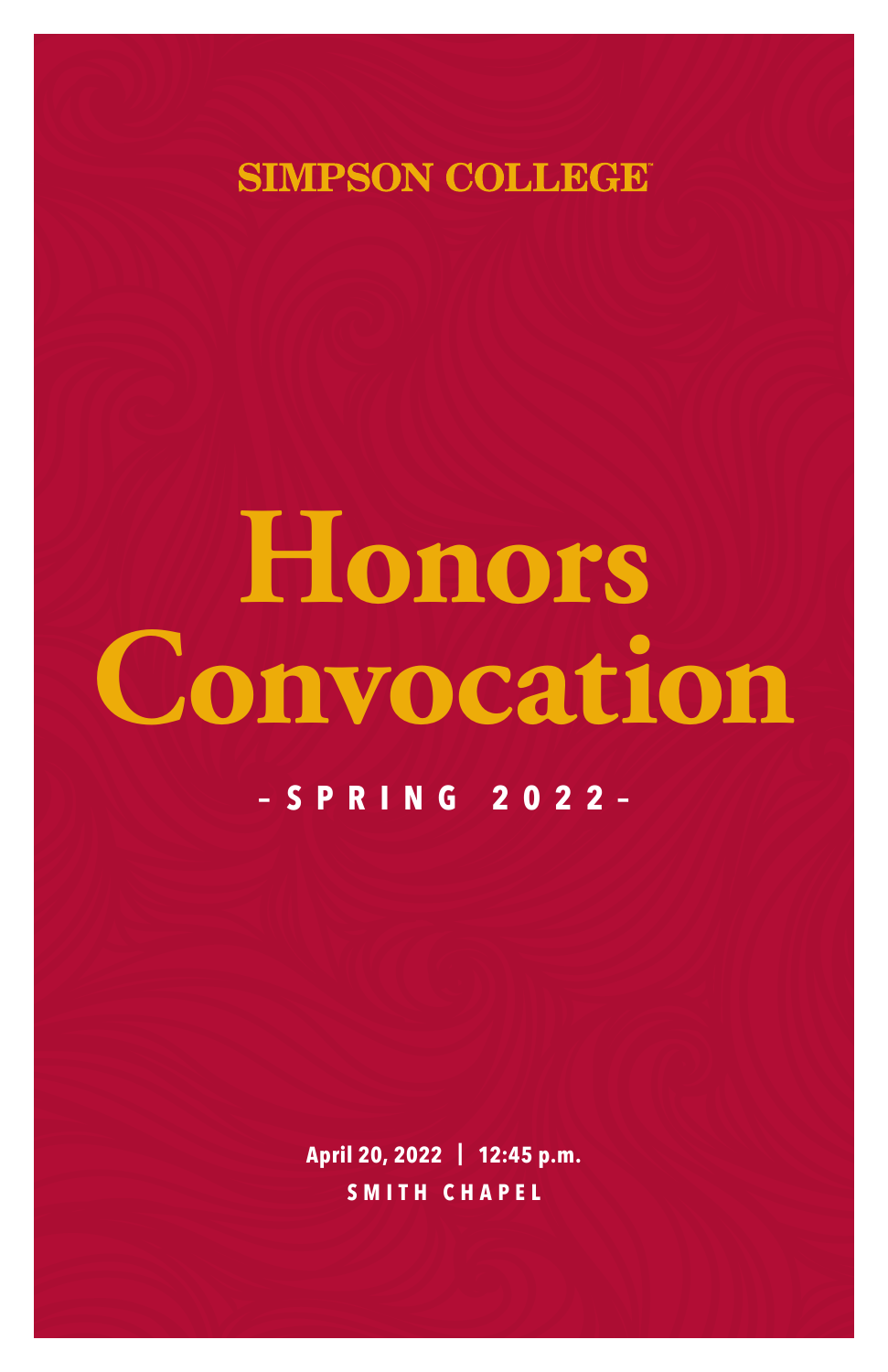# **Division of Visual and Performing Arts**

**Justin Nostrala, division head, presiding**

| Jennifer Nostrala, department chair of theatre arts |                 |
|-----------------------------------------------------|-----------------|
|                                                     |                 |
|                                                     |                 |
| Justin Nostrala, department chair of graphic design |                 |
|                                                     |                 |
| Don Evans, department chair of music                |                 |
|                                                     |                 |
|                                                     |                 |
|                                                     | Tanner Striegel |
|                                                     |                 |
|                                                     | Alexander Gray  |

# **Division of Social Sciences**

# **Don Evans, division head, presiding**

| Don Evans, division head, social sciences                                                    |  |
|----------------------------------------------------------------------------------------------|--|
|                                                                                              |  |
| Kedron Bardwell, department chair of political science                                       |  |
|                                                                                              |  |
| Carolyn Dallinger, department chair of sociology, criminal justice and human services        |  |
|                                                                                              |  |
|                                                                                              |  |
| Fred Jones Outstanding Master of Arts in Criminal Justice Graduate Award  Makenzie Patterson |  |

#### **Division of Natural Sciences Paul Craven, division head, presiding**

| Paul Craven, division head, natural sciences                                |
|-----------------------------------------------------------------------------|
|                                                                             |
| Doft Science Honor Awards                                                   |
| Audrey Arnold, Carina Covington, Kacie Cowman, Sky Delzell,                 |
| Franchesca DeVore, Buck Eagleburger, Mary Flaherty, Eliza Frentress,        |
| Adam Gruhn, Grayson Hardin, Payton Harris, Clarissa Huisman, Tyler Love,    |
| Madison Luderman, Hannah Murphy, Noah Nelsen, Katherine Oosterhuis,         |
| Molly Platte, Robert Wagner, Ean Warrick, Zachary Wemhoff, and Bryce Wilbur |
|                                                                             |
| Lindsay Ditzler, department co-chair of chemistry and physics               |
|                                                                             |
|                                                                             |
| David Olsgaard, department co-chair of chemistry and physics                |
|                                                                             |
| Ryan Rehmeier, department chair of biology                                  |
|                                                                             |
| Junior: Eliza Frentress                                                     |
|                                                                             |
|                                                                             |
|                                                                             |
|                                                                             |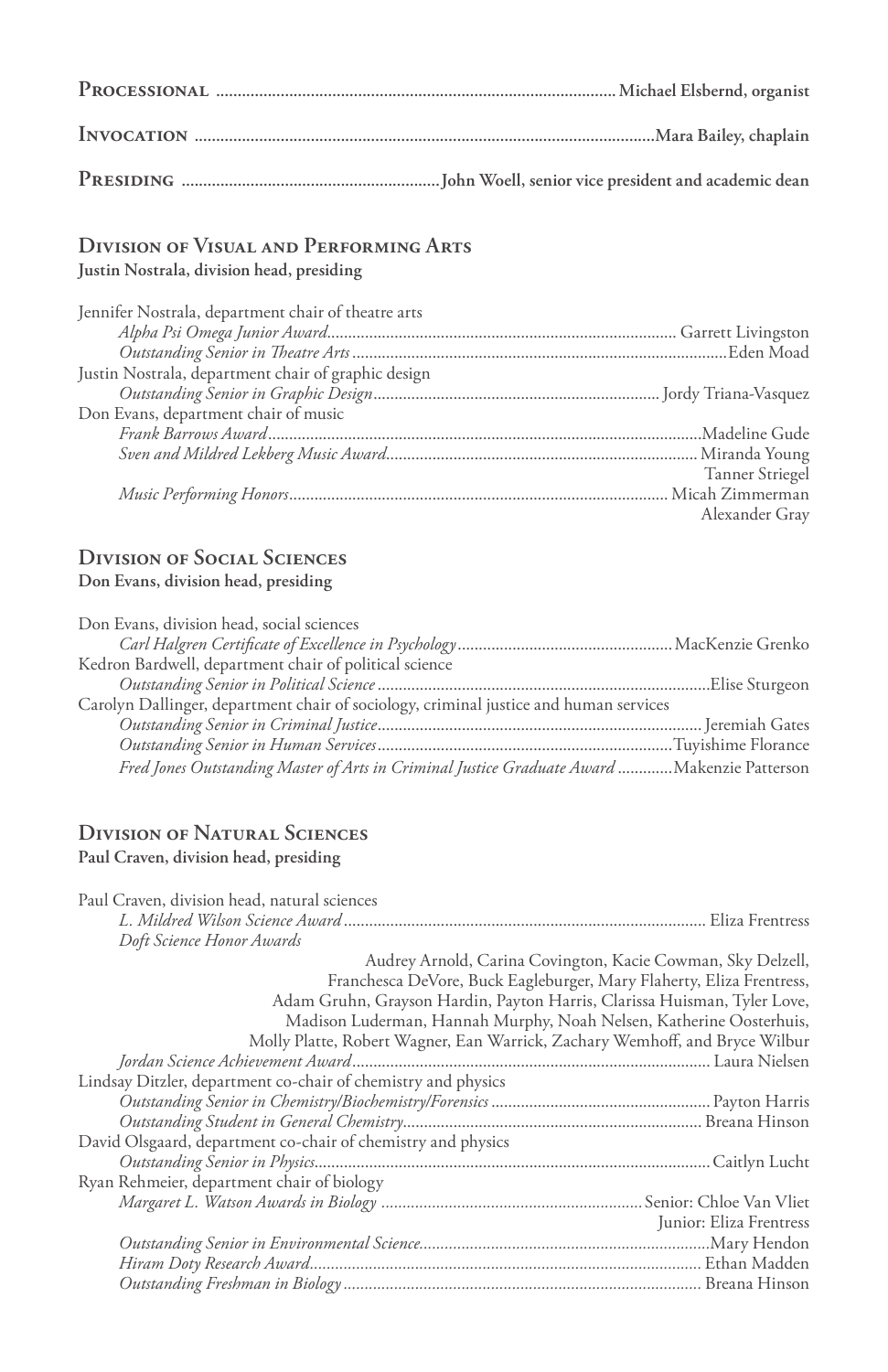| Todd Little, department chair of computer science |                |
|---------------------------------------------------|----------------|
|                                                   |                |
|                                                   | Peter Walkwitz |
|                                                   |                |
|                                                   |                |
|                                                   |                |
| Heidi Berger, department chair of mathematics     |                |
|                                                   |                |
|                                                   |                |
|                                                   |                |
|                                                   | Miguel Sanchez |

# **Division of Humanities**

## **Judy Walden, division head, presiding**

| John Pauley, department chair of philosophy                                  |                |
|------------------------------------------------------------------------------|----------------|
|                                                                              |                |
| Nick Proctor, department chair of history                                    |                |
|                                                                              |                |
|                                                                              |                |
| JJ Butts, department chair of English                                        |                |
|                                                                              |                |
|                                                                              | Taylor Hoffman |
|                                                                              | Kyli Orr       |
|                                                                              |                |
| Judy Walden, department chair of world languages and culture studies         |                |
| Outstanding Students in World Language and Culture StudiesSteven Cruz-Castro |                |
|                                                                              | Silvia Murillo |
|                                                                              |                |
|                                                                              |                |

### **Division of Education and Sport and Health Sciences Barb Ramos, division head, presiding**

| Nicci Whalen, department chair of sport science and health education |               |
|----------------------------------------------------------------------|---------------|
|                                                                      |               |
|                                                                      | Morgan Flynn  |
|                                                                      |               |
|                                                                      | Kayley Thomas |
| Chad Timm, department chair of teacher education                     |               |
|                                                                      |               |
|                                                                      |               |
|                                                                      |               |
| Dr. Donna J. Helble '71 Award Winner for                             |               |
|                                                                      |               |

## **Division of Business Administration and Multimedia Communications Lisa Carponelli, division head, presiding**

| Brian Steffen, department chair of multimedia communications                  |                  |
|-------------------------------------------------------------------------------|------------------|
|                                                                               |                  |
|                                                                               |                  |
|                                                                               |                  |
| Mark Juffernbruch, department chair of business administration and economics  |                  |
|                                                                               |                  |
| R. J. Samson CEO (Collegiate Entrepreneurs' Organization) AwardLucas Hemphill |                  |
|                                                                               |                  |
|                                                                               | Heidi Ekborg-Ott |
|                                                                               |                  |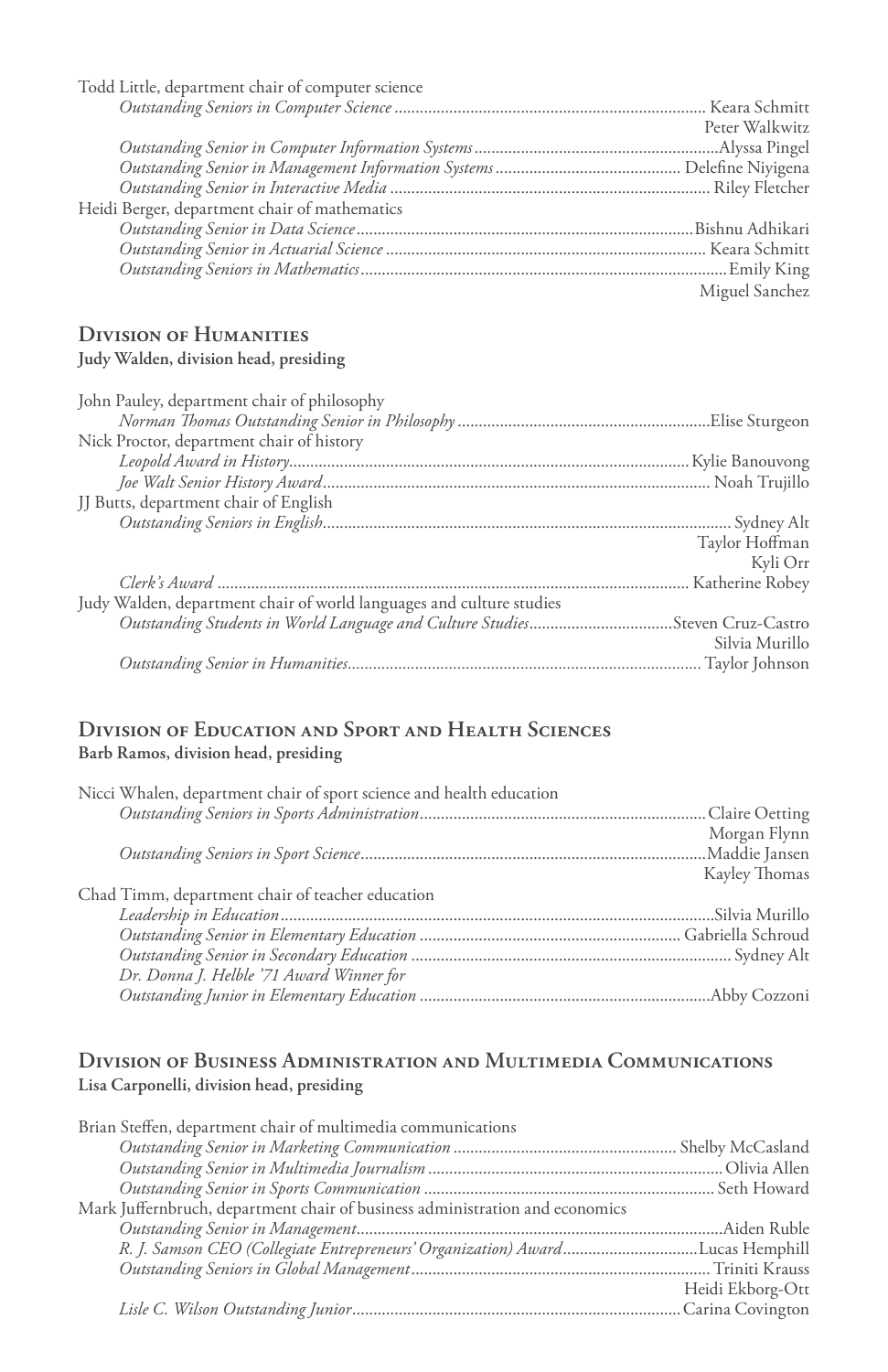# **General Recognition**

| Mara Bailey, chaplain                                                                      |             |
|--------------------------------------------------------------------------------------------|-------------|
|                                                                                            |             |
|                                                                                            | Aiden Ruble |
| Heidi Levine, vice president for planning and student development                          |             |
|                                                                                            |             |
| Maeve Callan, director of women's and gender studies                                       |             |
|                                                                                            |             |
|                                                                                            |             |
| Tuyishime Florance                                                                         |             |
|                                                                                            |             |
| Eduardo Magalhães, Ruth Harp chair in political science                                    |             |
| Epsilon Sigma                                                                              |             |
| <i>Students inducted 2021 </i> Juliana Bourne, Naryah Dillworth, Sadie Green, Jenna Taylor |             |
| New initiates, Class of 2022:  Morgan Flynn, Jessica Grimm, Madeline Gude, Joshua Jeffs,   |             |
| Abby Loecke, Aiden Ruble, Marissa Salber, Peter Walkwitz                                   |             |
|                                                                                            |             |
|                                                                                            |             |
| Marty Bell, director of athletics                                                          |             |
|                                                                                            |             |
| Keyah Levy, vice president for diversity, equity & inclusion                               |             |
|                                                                                            |             |
| Marsha Kelliher, president                                                                 |             |
|                                                                                            |             |
|                                                                                            |             |
|                                                                                            |             |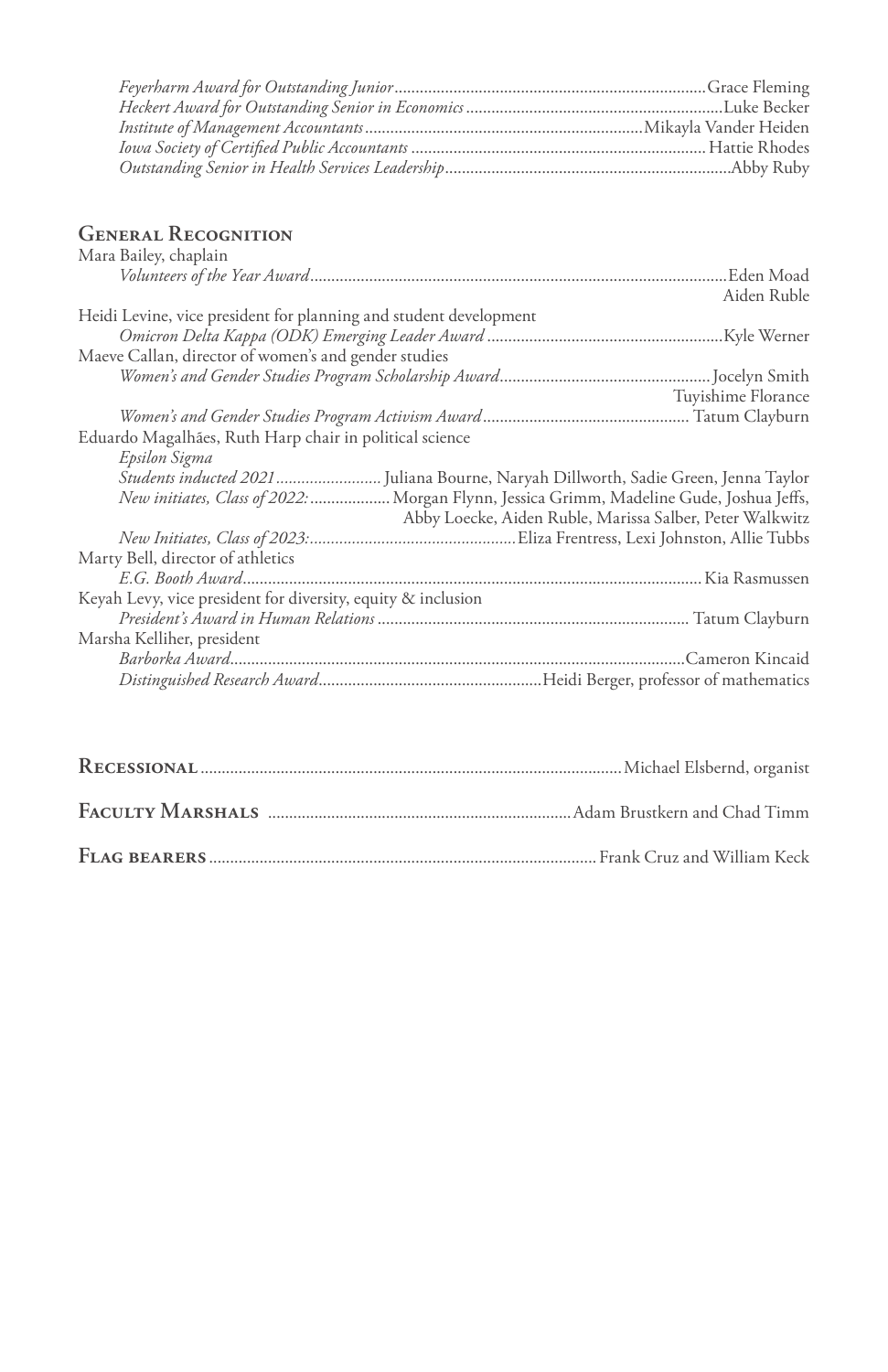# **Honorary and Professional Societies and Other Recognition and Awards**

#### **Alpha Lambda Delta (Freshman Honor Society)**  To be announced at a later date

# **Alpha Psi Omega (National Theatre Honor Society)**

Chance Bender, Allison Blades, Carson Clark, Allison Crain, Keith Dittmer, Jess Doster, Will Exline, Sabrina Fullhart, John Galm, Alexander Gray, McKinzie Horton, Ashley Kientoff, Garrett Livingston, Gabe Madson, Sydney Martin, Eden Moad, Owen Neumann, Caitlyn Potter, Michelle Pritchard-Hall, Tanner Striegel, Alexia Tebben, Tanner Tillotson, Miranda Young and Micah Zimmerman

# **Alpha Sigma Lambda (National Adult Student Honor Society)**

Tamara Burrows, Catherine Corbett, Angela Frank-Jotzke, Jessica Grimm, Robert Hellstern, Jennifer Helton, Heather Keeney, Heidi Moore, Jeffrey Neubauer, Sonia Reyes, Adis Smajlovic, Emily Strait and Rose Surovec

# **Beta Beta Beta (National Honorary Biology Society)**

Juliana Bourne, Jorge Castelan, Joaquin Chavez Martinez, Ryan Courtney, Sky Delzell, Harry Dudley, Paris Flack, Eliza Frentress, Darian Garcia, Maria Garcia, Kenedy Grant, Olivia Hall, Payton Harris, Wyatt Heisterkamp, Mary Hendon, Maddison Jansen, Cameron Kincaid, Ethan Madden, Paige Mcduffey, Sarah Miller, Haley Nizzi, Daniel Ordaz, Katie Pantzar, Bryson Pickens, Blaine Schumacher, Kayley Thomas and Chloe Van Vliet

# **Department of Music Camerata (Opera Honorary)**

To be announced at a later date

# **Phi Alpha Theta (National History Honor Society)**

Kylie Banouvong, Claire Boots, Lani Cruse, Kenzie Jeter, Morgan Judge, Elliot Magalhães, Hannah Murphy, Noah Nelsen, Katie Pantzar, Katie Plascencia, Ava Shannon, Noah Trujillo, Allie Tubbs, Simon Van Den Abbeele, Brennan Waterman and Kennedi Wright

## **Pi Sigma Alpha (Political Science Honor Society)**

Olivia Allen, Victoria Barksdale, Frank Cruz, Louie Hoehle, William Keck, Scout Peery, Elise Sturgeon, Korie Torres and Noah Trujillo

## **Psi Chi (International Honorary Society of Psychology)**

Kylie Banouvong, Juliana Bourne, Lizbeth Cayetano, Breanna Ellis, Alaina Gerdes, Iman Ghalibaf, MacKenzie Grenko, Aleksei Harding, Donivan Kinghorn, Mackenzie Laughlin, Camrey Leo, Cambri Mason, Hannah Murphy, Haley Nizzi, Jenna Pfeiffer, Jessica Pierce, Monserrat Saucedo, Amelia Schafer, Emma Thul and Jaci Versluis

# **Sigma Pi Sigma (National Physics Honor Society)**

Caitlyn Lucht, Joshua Belieu, Jade Thompson, Lihn Tran and Buck Eagleburger

## **Sigma Tau Delta (International English Honor Society)**

Chance Bender, Lucy Cockrell, McKala Downing, Alisha Kauten, Alyssa Love, Hadleigh Markun, Makenna Mullin, Mary Nelson, Katherine Robey, Kalen Stefanick, Carter Stacey, Logan Templeton and Jordyn Wilson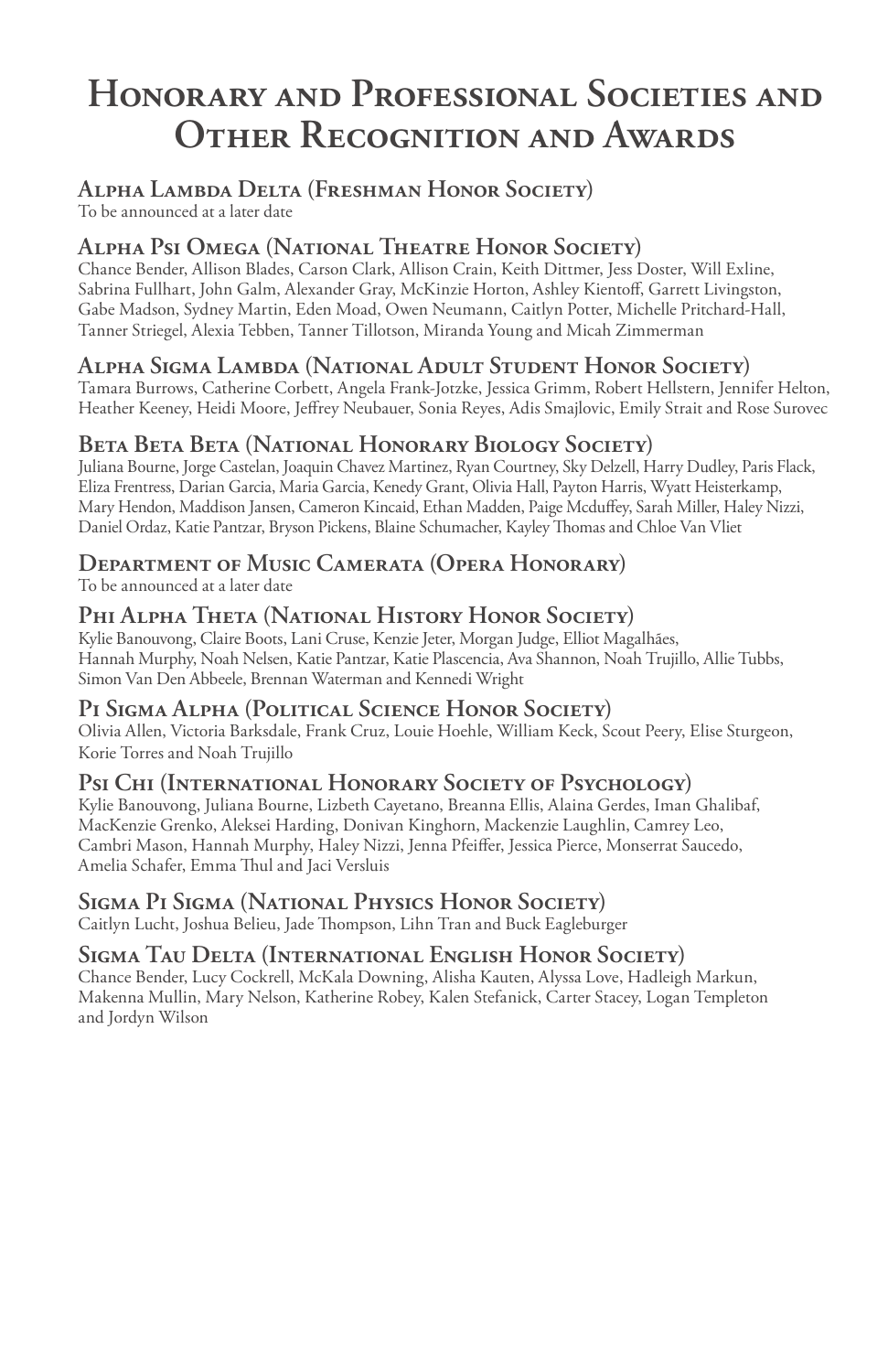# **Description of Awards / Honorary Organizations**

*(These are in alphabetical order. Some years they may not be presented.)*

#### **Alpha Lambda Delta Maria Leonard Book Award**

Alpha Lambda Delta, organized in 1983, is a freshman scholastic honor society. The Alpha Lambda Delta Maria Leonard Book Award is given to the graduating member of ALD who has the highest grade point average.

#### **Alpha Psi Omega Outstanding Junior**

This award is sponsored by the local chapter of Alpha Psi Omega, the national theatre honorary fraternity. Voted on by the non-junior student members of APO, the award is based on such criteria as leadership and commitment to Alpha Psi Omega, commitment to the ideals and mission of the organization as well as Theatre Simpson and Simpson College, and consistent participation in Theatre Simpson productions and activities. The recipient has his/her name placed permanently on a plaque in the Blank Performing Arts Center and receives a gift from the Alpha Psi Omega chapter.

#### **Alpha Sigma Lambda**

Alpha Sigma Lambda is dedicated to the advancement of scholarship and recognizes high scholastic achievement in an adult student's career. Membership eligibility requirements are that students must have completed a minimum of twenty-four college semester hours at Simpson of which twelve semester hours must be outside the student's declared or intended major, and twelve hours must be in the liberal arts. A 3.2 cumulative grade point average is the minimum G.P.A. accepted. Members are elected from the highest ten percent of those students who meet the minimum standards.

#### **Barborka Award**

The Barborka Award was a gift from Dr. Clifford Barborka and includes the recipient's name inscribed on the prestigious Barborka Cup trophy. This award, of the highest honor for Simpson College senior athletes, is annually awarded to the senior athlete who has achieved outstanding accomplishments in scholarship and character, and has excelled in his/her chosen sport during his/her career or senior season.

#### **Dean and Sandra Blinn Research Scholarship**

The Dean and Sandra Blinn Research Scholarship is funded by a generous donation from Dr. Dean Blinn '65 and Mrs. Sandra Haarvig Blinn '65. The Research Scholarship funds Biology, Environmental Science, Biochemistry, and Neuroscience majors to conduct semester-long research projects in collaboration with a Simpson College faculty member.

#### **Frank Barrows Award**

The Barrows Award is given to the music major(s) who have completed Music 101, 201, 202 and 203 with the highest grade point average. The award is named for Frank Barrows who was the head of the Music Conservatory during the early 20th century and also lent his name to the former Barrow's Conservatory of Music building on the Simpson Campus.

#### **Roger Betsworth Outstanding Senior in Religion**

Dr. Roger Betsworth was professor of religion from 1973-1998 and this award is named in his honor. Two criteria are used to award this: excellence as an undergraduate in the discipline, as measured by grade point average and class performance; and a strong commitment and dedication to the discipline, as measured by performance both in class and outside of class.

#### **E. G. Booth Award**

The E. G. Booth Award is named after E.G. Booth who served at Simpson College for over 30 years as mentor, educator, coach, education department chair and athletic director. This award is given to a senior in education who is outstanding in athletics and has also shown excellence in teaching and scholarship.

#### **Clerk's Award**

This award is presented to an outstanding freshman or sophomore English major based on his or her accomplishments, potential and who demonstrates the character of a scholar.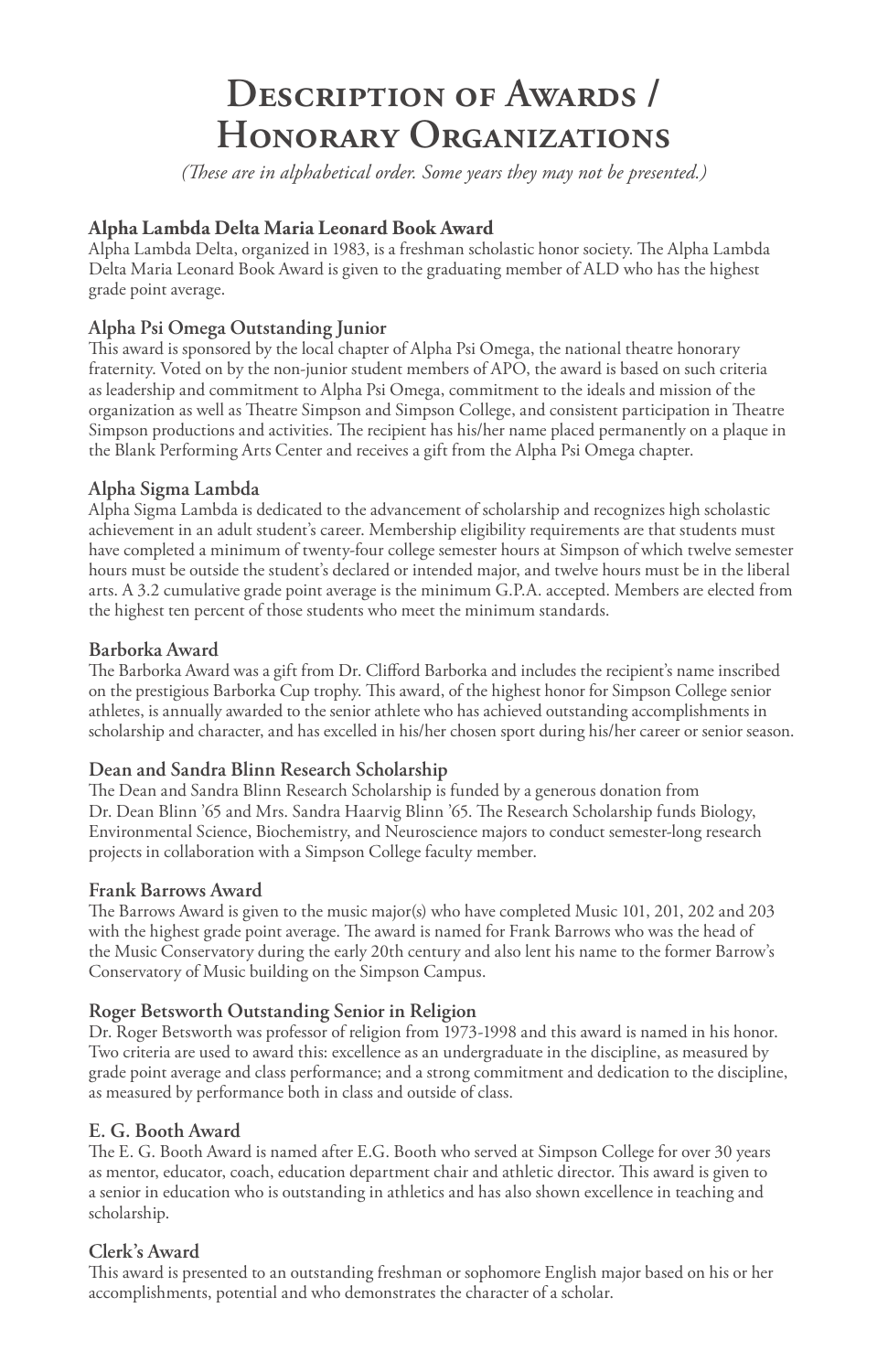#### **Distinguished Research Award**

In recognition of a faculty member who publishes, presents or displays an outstanding research project within the appropriate discipline.

#### **Doft Science Honor Awards**

Floyd S. Doft was a 1921 graduate of Simpson College who later earned a Ph.D. in chemistry from Yale University in organic chemistry. He taught chemistry at Yale and at Harvard and had a distinguished career in the field of nutrition. In his honor, the Doft scholarships recognize those students who have demonstrated outstanding achievement in the natural sciences.

#### **Hiram Doty Research Award**

This award, named in honor of former professor of Biology Dr. Hiram Doty goes to the graduating senior who has the most distinguished record of undergraduate research in the area of biology or environmental sciences.

#### **Eberhart International Scholarship**

This scholarship is awarded to a full-time junior from a foreign country who possesses at least a 3.0 grade point average in a minimum of two semesters at Simpson College. The recipient will receive an award certificate.

#### **Epsilon Sigma**

Epsilon Sigma is the honor society for graduates of Simpson College. It has a long-standing but relatively unfamiliar tradition at Simpson because most student members are not inducted until the second semester of their senior year. Students must have superior academic accomplishment within each graduating class, including the top 10 percent of the senior class as well as a few juniors with high GPAs, further academic achievement by members of the 15th reunion class, and members of the faculty after their 3rd year of fulltime service at Simpson. (Members of Phi Beta Kappa may be inducted during their 1st year).

#### **ETS Recognition of Excellence Awards for Praxis II Content Exams**

Educational Testing Services recognizes exceptional individual performance on the Praxis II content exams which are required for teacher licensure in Iowa.

#### **Robert W. Feyerharm Award for Outstanding Junior**

This award is presented to the outstanding junior in the department of business administration and economics and is a memorial scholarship honoring the late Robert W. Feyerharm. He served as vicepresident of finance at Simpson College from 1955-1969. This award is given to a junior based on grade point average.

#### **Financial Executives International Award**

This award is presented by a professional international organization of finance and accounting executives to two senior accounting students who show great promise in the profession. Each student will receive an award certificate and a cash stipend.

#### **Heckert Award for Outstanding Senior in Economics**

The recipient of this award will receive a personal award plaque from the department.

#### **Carl Halgren Certificate of Excellence in Psychology**

This certificate is awarded to a senior student who has fully achieved excellence in psychology, and who, in consistently attaining a high level of performance in other areas, embodies the ideals of a broad liberal education.

#### **Dr. Donna J. Helble '71 Outstanding Junior in Elementary Education Award**

Named after Dr. Donna Jeanne Helble '71, professor emeritus at Winona State University, this distinction rewards a junior majoring in elementary education, which is the field where Dr. Helble provided a life-time of impressive professional and very personal commitment. This award is presented to an outstanding junior level student in elementary education in recognition of their exemplary knowledge, skills, and disposition. Particular emphasis is given in the areas of motivating and connecting with students in a meaningful manner, dedication to the profession of elementary education, classroom teaching performance and level of involvement in extracurricular activities.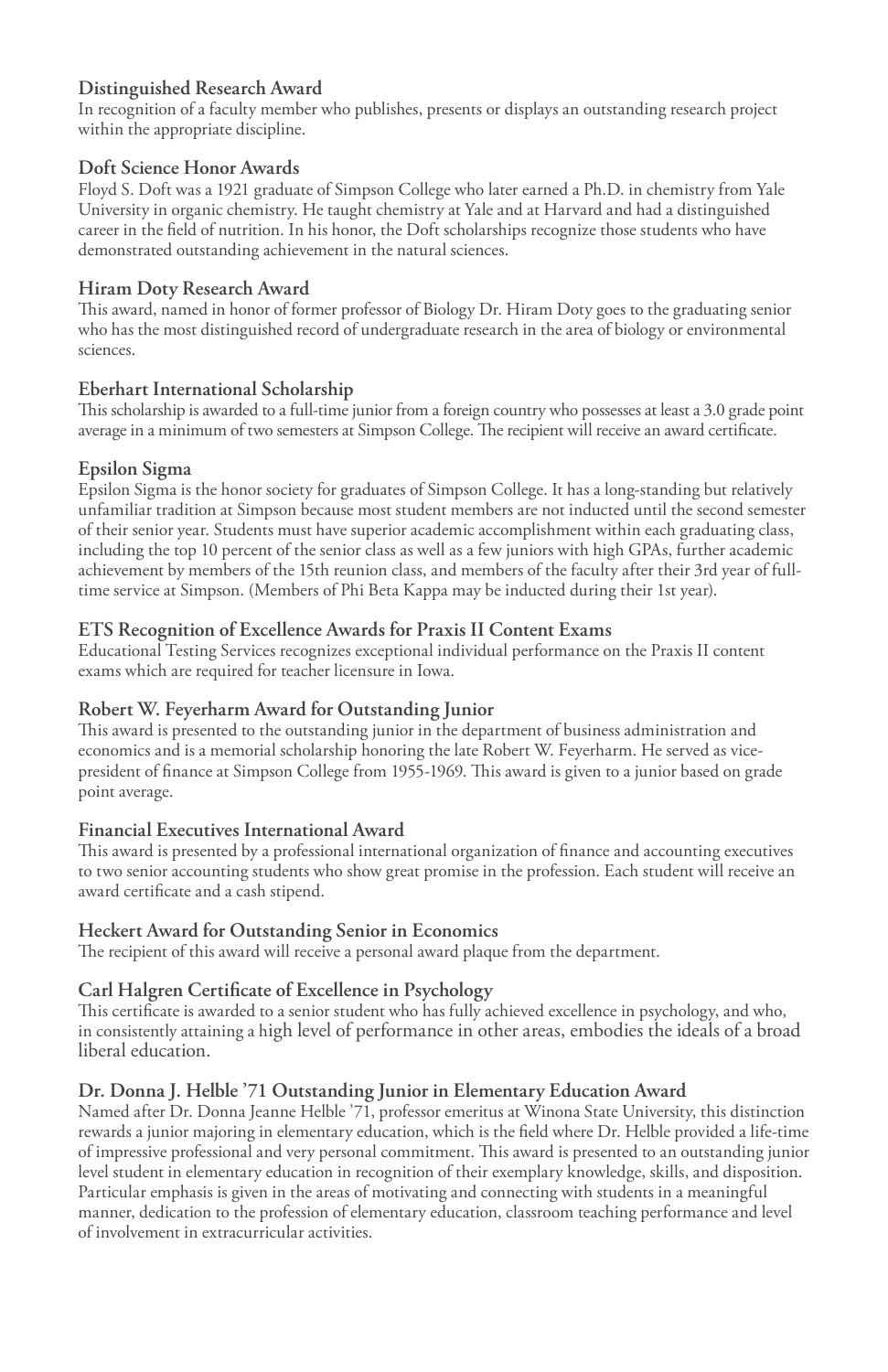#### **Institute of Management Accountants (IMA)**

This award is given by a professional organization for management accountants in recognition of a top graduating accounting student showing great interest and ability in management accounting. The recipient will receive an award certificate from the department and will be recognized at the IMA annual awards banquet.

#### **Iowa Society of Certified Public Accountants**

This award is given by a professional organization for certified public accountants in Iowa. It recognizes a top graduating accounting student showing great promise and interest in public accounting. The recipient will receive an award certificate.

#### **Fred Jones '66 Outstanding Master of Arts in Criminal Justice Graduate Award**

This award was created in 2016 to recognize an outstanding member of the MACJ graduating class, as evidenced by academic work and upon vote by the departmental faculty. This award was named to honor Dr. Fred Jones '66, professor of sociology and criminal justice who taught at Simpson from 1970-2017.

#### **Jordan Science Achievement Award**

The Jordan Science Achievement Award is presented to a graduating senior who best combines achievement in the humanities, fine arts or social sciences with an outstanding record in a major in the division of natural sciences.

#### **Everett Laning '53 Award in Sociology**

Formerly the Outstanding Sr. in Sociology award, this was renamed to honor Dr. Everett L. Laning '53, professor of sociology and applied social science who taught at Simpson from 1964-1996.

#### **Leadership in Education**

An outstanding senior who exhibits the following characteristics: envisions a high quality education for all and collaborates with others to achieve this goal; thinks deeply and asks the hard questions; advocates for students and puts their development and learning before self; serves in roles of influence within and outside of the college classroom; takes the initiative and is self-directed; and works to improve the lives of others and the broader global community.

#### **Sven and Mildred Lekberg Music Award**

This award is named for Sven and Mildred Lekberg. Dr. Sven Lekberg was chair of the Music Department for 25 years beginning in 1940. Together with his wife, Mildred, who taught voice on the Simpson faculty, they created the foundation for Simpson's superior music program. The two juniors who are chosen annually to receive this scholarship award embody the characteristics which the Lekberg's engendered: dedication to their development as musicians and artists, a passion for music, participation in a wide variety of endeavors in the Music Department, and positive leadership as a musician and colleague among their peers.

#### **Leopold Award in History**

This award is presented to outstanding sophomore or junior history students based on their academic achievement and contributions to the history program.

#### **The Dr. Joe K. Moody Research Scholarship**

This scholarship award provides \$1,000 per project for students to conduct research projects in the area of biology or biochemistry. The scholarship is funded by the family of retired biology professor Dr. Joe Moody.

#### **Music Performing Honors**

Performing honors are determined by music faculty vote and are given to seniors who display exemplary mastery of technique and artistry of interpretation of the material presented on their senior hour recital program.

#### **Omicron Delta Kappa (ODK) Emerging Leader Award**

ODK is a 100-year old national leadership honor society. The Society recognizes not only academic achievement but also campus leadership across the five phases of campus life (Scholarship; Athletics; Campus or Community Service, Social or Religious Activities, and Campus Government; Journalism, Speech and the Mass Media; and Creative and Performing Arts). Members display: exemplary character; responsible leadership and service in campus and community life; superior scholarship; genuine fellowship; and consecration of democratic ideals.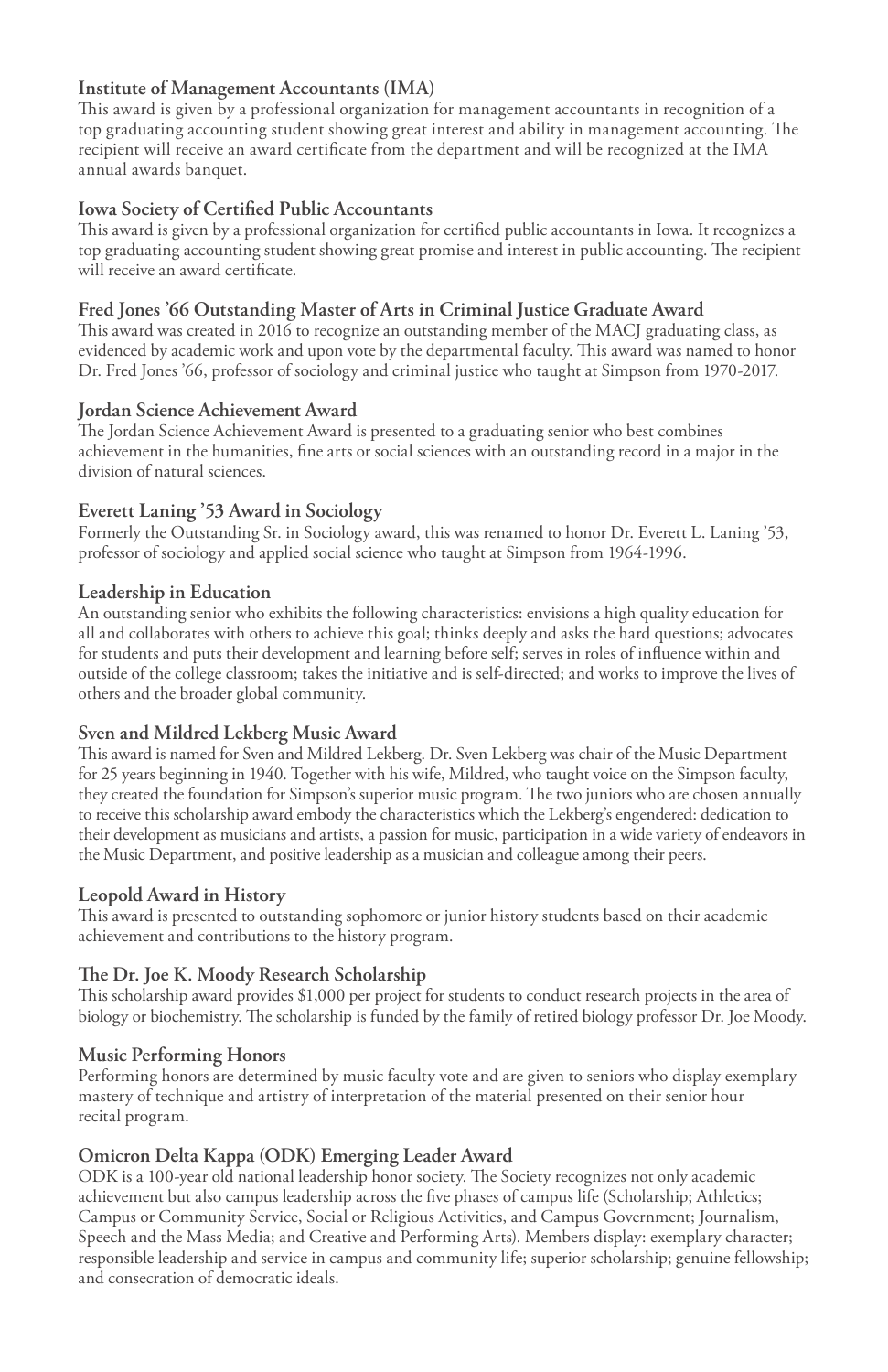#### **The Dr. Alan and Karen Orr Biology Research Scholarship**

This scholarship award provides \$1,000 per project for students to conduct research projects in the area of biology. The scholarship is funded by the generous support of Simpson Alumnus Dr. Alan Orr '61 and his wife, Karen, of Cedar Falls.

#### **Outstanding Graduate Student in Secondary Education**

The recipient is selected by the Teacher Education Department faculty and is based on academic achievement, student teaching performance, professional and ethical behavior, commitment to the profession of education and the ability to motivate and inspire their students.

#### **Outstanding Senior in Actuarial Science**

Recipients of this award demonstrate the strongest academic performance in actuarial science and supporting coursework from related disciplines, along with success in passing actuarial exams.

#### **Outstanding Senior in Graphic Design**

The award for Outstanding Senior in Graphic Design is given to the senior in graphic design who demonstrates an exceptionally strong commitment to graphic design through strong coursework, participation in graphic design activities outside of class and a fully realized senior portfolio.

#### **Outstanding Senior in Chemistry, Biochemistry or Forensics**

This award is presented to a graduating senior with a major in chemistry, biochemistry or forensic science/ biochemistry who has excelled in both classroom and laboratory work.

#### **Outstanding Senior in Computer Information Systems**

This award is presented to the graduating senior in computer information systems who has excelled in upper-level coursework with special consideration given to research projects and internship participation.

#### **Outstanding Senior in Computer Science**

This award is presented to the graduating senior in computer science who has excelled in upper-level coursework with special consideration given to research projects and internship participation.

#### **Outstanding Senior in Criminal Justice**

This award is presented to a senior criminal justice major based on grade point average, community service, honors and/or activities.

#### **Outstanding Seniors in Elementary and Secondary Education**

Two awards are given annually: One goes to the outstanding senior in elementary education and one goes to the outstanding senior in secondary education. The selection is made by the faculty in the Teacher Education Department based on academic achievement, student teaching performance, professional and ethical behavior, commitment to the profession of education and the ability to motivate and inspire their students.

#### **Outstanding Senior in English**

This award is presented to a senior English major who excels in scholarship in the discipline.

#### **Outstanding Senior in Environmental Science**

This award goes to the senior environmental science major who is best known for his or her outstanding accomplishments in biology both in the classroom and outside the classroom. Outside classroom activities may include undergraduate research, lab assistantships or tutoring students.

#### **Outstanding Senior in Global Management**

The recipient will receive a personal award plaque from the department.

#### **Outstanding Senior in Health Services Leadership**

The recipient will receive a personal award plaque from the department.

#### **Outstanding Senior in Human Services**

The Outstanding Senior in Human Services award is presented to a graduating major who has made significant contributions to the field of human services. The recipient must have exhibited respect, dedication and a demonstrated social justice commitment to the needs of a variety of diverse communities, groups or individuals in our society.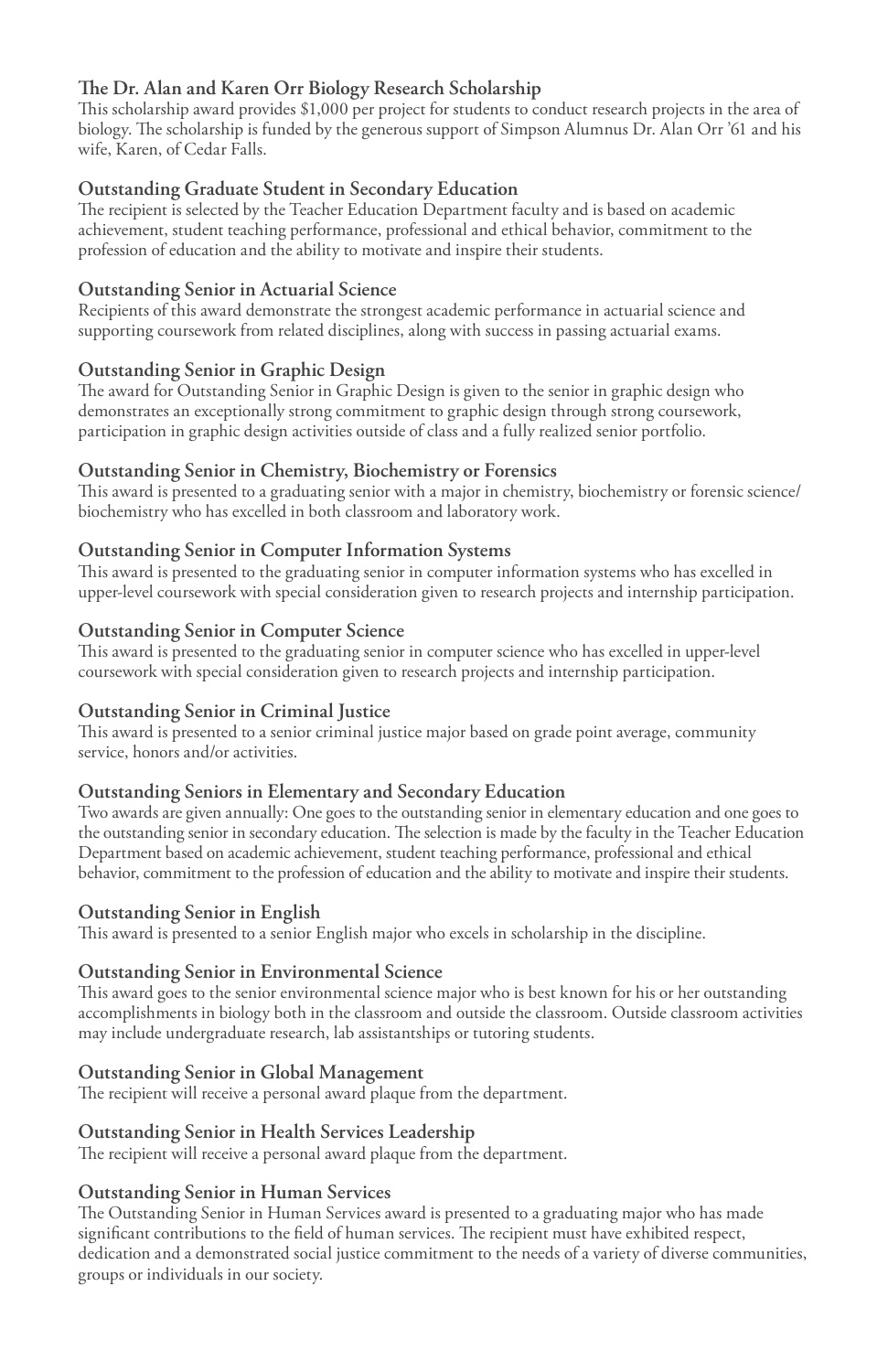#### **Outstanding Senior in Humanities**

The Senior Humanities Award goes to a student selected by members of the division who has demonstrated both excellence in a major in English, World Languages, History, Philosophy or Religion as well as breadth of knowledge over several disciplines in the Humanities.

#### **Outstanding Senior in Interactive Media**

This award is presented to the graduating senior in interactive media who has excelled in upper-level coursework with special consideration given to research projects and internship participation.

#### **Outstanding Senior in Management**

This award was established in 1948 to recognize the nation's top business students. This award goes to the top management senior based on grade point average, character and initiative. The department presents a personal award plaque to the student and an additional plaque listing each year's recipient is displayed by the Department of Business Administration and Economics.

#### **Outstanding Senior in Management Information Systems**

This award is presented to the graduating senior in management information systems who has excelled in upper-level coursework with special consideration given to research projects and internship participation.

#### **Outstanding Senior in Mathematics**

Recipients of this award demonstrate the strongest academic performance in mathematics combined with a deep involvement in extracurricular mathematical experiences and supporting coursework from other disciplines.

#### **Outstanding Seniors in Multimedia Journalism, Marketing Communication and Sports Communication**

These awards go to those students who've demonstrated classroom excellence, leadership in student organizations and significant experience in professional development.

#### **Outstanding Senior in Physics**

This award is presented to the senior physics major with the best overall performance in classroom and laboratory work in physics.

#### **Outstanding Senior in Political Science**

Each year the members of the Political Science Department choose an outstanding student, or students, with a major in political science or international relations. In selecting the recipient, members of the department look at performance in political science courses as well as the overall quality and experience of the student.

#### **Outstanding Senior in Sports Administration**

This award honors a senior in Sports Administration who exhibits excellent academic engagement, engaged practical success, strong character and work ethic, professionalism in all areas of life and demonstrates high likelihood of future success in the industry.

#### **Outstanding Senior in Sport Science**

This award honors a senior in exercise science, clinical health science or athletic training. The student exhibits academic success in the discipline, strong personal character and initiative, outstanding professional demeanor and a high potential for success.

#### **Outstanding Senior in Theatre Arts**

This is a cumulative award, presented in honor of a student's body of work over their time in the Simpson Productions Company. The award is voted on by the faculty and staff of the Theatre Department, using criteria such as: academic excellence, participation in all aspects of theatre production, demonstrated commitment to Simpson Productions' mission and its scholarship program; and an overall commitment to the success of Simpson Productions and the life of the Simpson community. The recipient has their name placed permanently on a plaque in the Blank Performing Arts Center and receives a gift from the Theatre Arts Department.

#### **Outstanding Student in World Language and Culture Studies Award**

The award recognizes an outstanding student in World Language and Culture Studies who best displays a commitment to lifelong language learning and cultural awareness.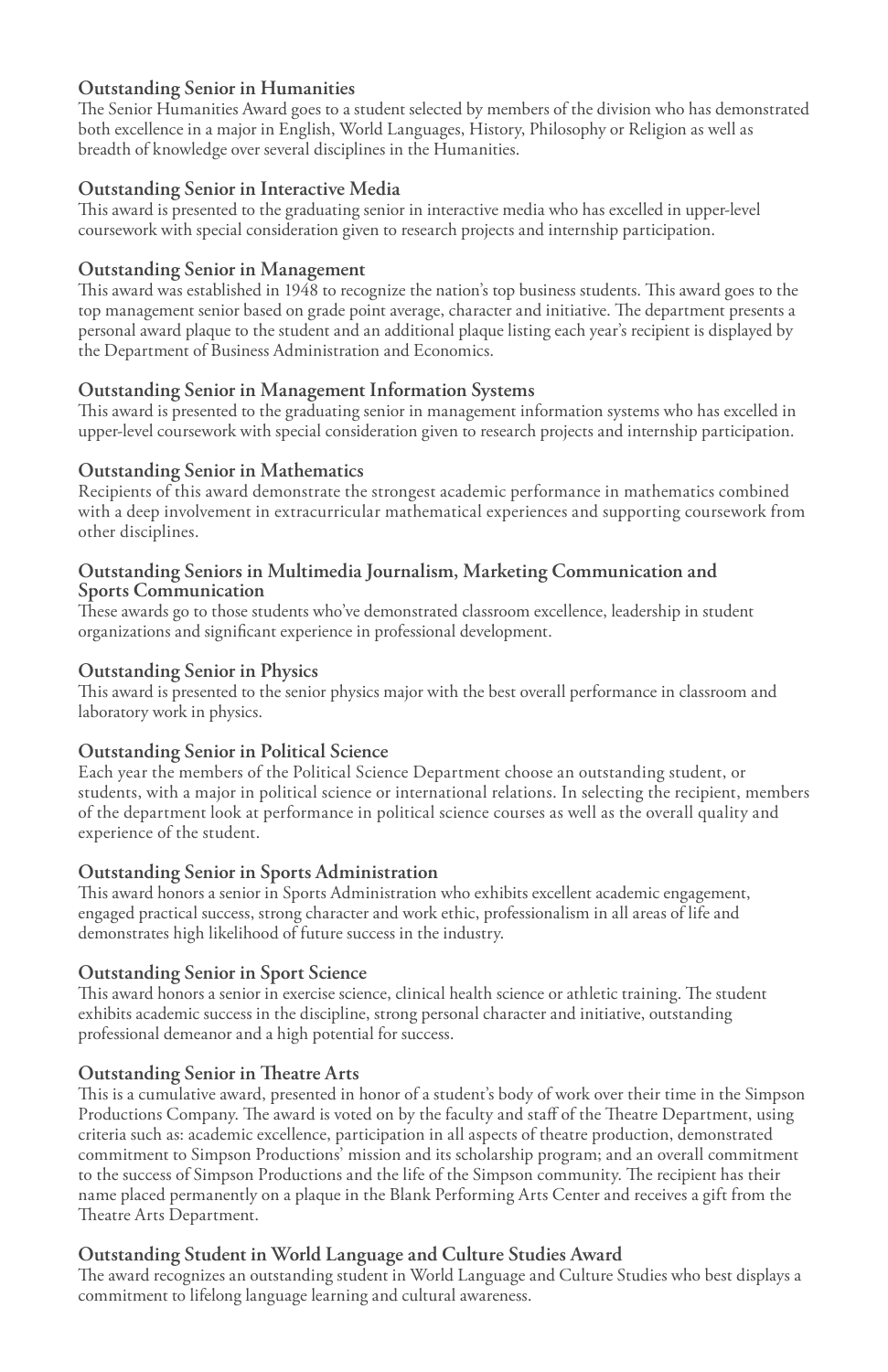#### **Phi Alpha Theta (Simpson Chapter Alpha Beta Psi)**

This is the national history honor society. A member of the Association of College Honor Societies, it was founded in 1921 at the University of Arkansas. Phi Alpha Theta promotes the love of history and undergraduate and graduate excellence in historical research and scholarship.

#### **Phi Epsilon Kappa**

Phi Epsilon Kappa Fraternity is a national professional fraternity for persons engaged in or pursuing careers in physical education, health, recreation, dance, human performance, exercise science, sports medicine and sports management.

#### **Diversity, Equity & Inclusion Award in Human Relations**

This award, initiated in 1982 as the President's Award in Human Relations – evolved into the Vice President for Diversity, Equity & Inclusion's Award, is given to a student who has contributed the most to the improvement of human relations, intercultural, or interracial understanding on the campus.

#### **R. J. Samson CEO (Collegiate Entrepreneurs' Organization) Award**

This award is given annually to the student deemed to be the most valuable to Simpson College's CEO team. The recipient of this award receives a personal plaque and a certificate from the department. A plaque listing each year's recipient is on display at the Department of Business Administration and Economics.

#### **Sigma Pi Sigma (Physics Honor Society)**

Sigma Pi Sigma honors outstanding scholarship in physics.

#### **Sigma Tau Delta (Simpson Chapter Kappa Alpha)**

Sigma Tau Delta is the International English Honor Society. A member of the Association of College Honor Societies, it was founded in 1924 at Dakota Wesleyan University. The society confers distinction for high achievement in English language and literature in undergraduate, graduate and professional societies.

#### **Dick Starr Award**

Dick Starr was an integral part of the Physical Education Department for 30 years as a professor, department chair and head coach for numerous sports. In his name, this award honors a senior in physical education teacher education who exhibits academic success in the discipline, outstanding performance in their student teaching or internship experience and displays a high potential for success with outstanding professional demeanor.

#### **Theta Alpha Kappa (National Honor Society for Religious Studies and Theology)**

This is the National Honor Society for Religious Studies and Theology for the purpose of recognizing the academic achievements of religion and theology students. Theta Alpha Kappa has grown to more than 200 chapters nationally in four-year educational institutions ranging from small religiously affiliated colleges to large public research institutions. It is the only national honor society dedicated to recognizing academic excellence in baccalaureate and post-baccalaureate students and in scholars in the fields of Religious Studies and Theology. Students must have a 3.5 GPA in Religious Studies and/or Theology and a 3.0 GPA overall.

#### **Norman Thomas Outstanding Senior in Philosophy**

Dr. Norman Thomas was professor of philosophy from 1969-1991, and this award is named in his honor. Two criteria are used: excellence as an undergraduate in the discipline as measured by GPA in the discipline and class performance; and a strong commitment and dedication to the discipline, as measured by performance both in class and outside of class.

#### **Volunteer of the Year**

This award is presented by the chapel and includes a financial gift from Simpson Guild. The Guild, with members from the Simpson campus and community of Indianola, provides financial support for scholarships, equipment and capital improvements. This award is presented to the senior(s) who best demonstrates an on-going commitment to serving others in need.